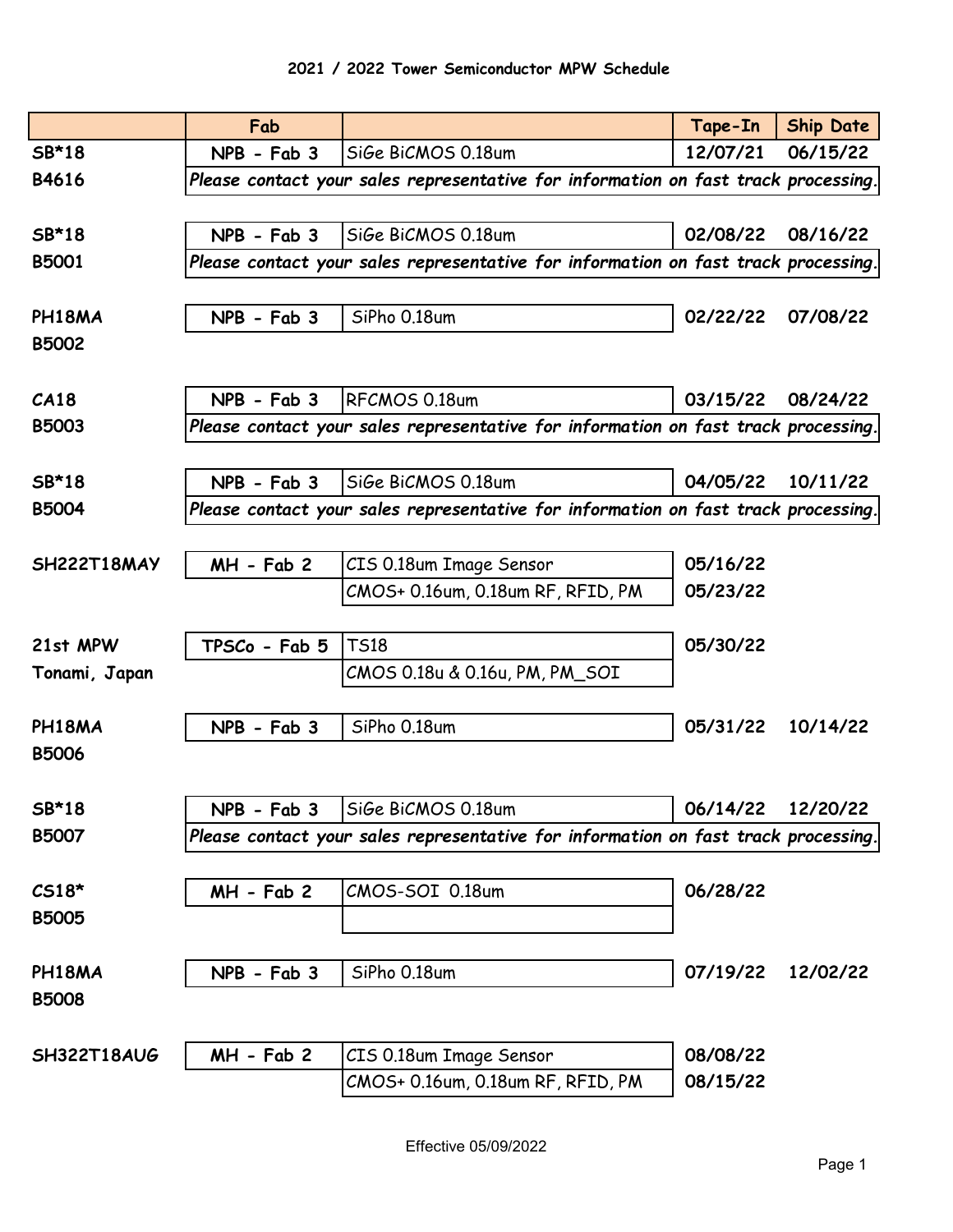|               | Fab             |                                                                                    | Tape-In  | <b>Ship Date</b> |  |  |
|---------------|-----------------|------------------------------------------------------------------------------------|----------|------------------|--|--|
| SB*18         | $NPB - Fab 3$   | SiGe BiCMOS 0.18um                                                                 | 08/09/22 | 02/14/23         |  |  |
| <b>B5009</b>  |                 | Please contact your sales representative for information on fast track processing. |          |                  |  |  |
|               |                 |                                                                                    |          |                  |  |  |
| $CS18*$       | $MH - Fab 2$    | CMOS-SOI 0.18um                                                                    | 08/23/22 |                  |  |  |
| B5010         |                 |                                                                                    |          |                  |  |  |
|               |                 |                                                                                    |          |                  |  |  |
| 22nd MPW      | TPSCo - Fab 5   | <b>TS18</b>                                                                        | 08/29/22 |                  |  |  |
| Tonami, Japan |                 | CMOS 0.18u & 0.16u, PM, PM_SOI                                                     |          |                  |  |  |
|               |                 |                                                                                    |          |                  |  |  |
| SB*/CA/13*    | $NPB - Fab 3$   | SiGe BiCMOS / RF CMOS 0.13um                                                       | 08/30/22 | 04/26/23         |  |  |
| B5011         |                 | Please contact your sales representative for information on fast track processing. |          |                  |  |  |
|               |                 |                                                                                    |          |                  |  |  |
| CA18          | NPB - Fab 3     | RFCMOS 0.18um                                                                      | 09/13/22 | 02/21/23         |  |  |
| B5012         |                 | Please contact your sales representative for information on fast track processing. |          |                  |  |  |
|               |                 |                                                                                    |          |                  |  |  |
| 22nd MPW      | $TPSCo - Fab 7$ | CMOS, PM & RFCMOS                                                                  | 09/26/22 |                  |  |  |
|               |                 |                                                                                    |          |                  |  |  |
|               |                 | 65nm: TPS65SLA/SLC,                                                                |          |                  |  |  |
| Uozu, Japan   |                 | TPS65PMA/PMB/MSA/MSB, TPS65RF                                                      |          |                  |  |  |
|               |                 |                                                                                    |          |                  |  |  |
| SB*18         | $NPB - Fab 3$   | SiGe BiCMOS 0.18um                                                                 | 10/04/22 | 04/11/23         |  |  |
| B5013         |                 | Please contact your sales representative for information on fast track processing. |          |                  |  |  |
|               |                 |                                                                                    |          |                  |  |  |
| 23rd MPW      | TPSCo - Fab 7   | <b>RFSOI</b>                                                                       | 10/17/22 |                  |  |  |
| Uozu, Japan   |                 | 65nm:TPS90RSB2, TPS65RSA2/RSB                                                      |          |                  |  |  |
|               |                 |                                                                                    |          |                  |  |  |
| PH18MA        | NPB - Fab 3     | SiPho 0.18um                                                                       | 11/01/22 | 03/17/23         |  |  |
| B5014         |                 |                                                                                    |          |                  |  |  |
|               |                 |                                                                                    |          |                  |  |  |
| SH422T18NOV   | $MH - Fab 2$    | CIS 0.18um Image Sensor                                                            | 11/14/22 |                  |  |  |
|               |                 | CMOS+ 0.16um, 0.18um RF, RFID, PM                                                  | 11/21/22 |                  |  |  |
|               |                 | 0.18 BSI, Stacking on 0.13                                                         | 11/14/22 |                  |  |  |
|               |                 |                                                                                    |          |                  |  |  |
| 23rd MPW      | TPSCo - Fab 5   | <b>TS18</b>                                                                        | 11/28/22 |                  |  |  |
| Tonami, Japan |                 | CMOS 0.18u & 0.16u, PM, PM_SOI                                                     |          |                  |  |  |